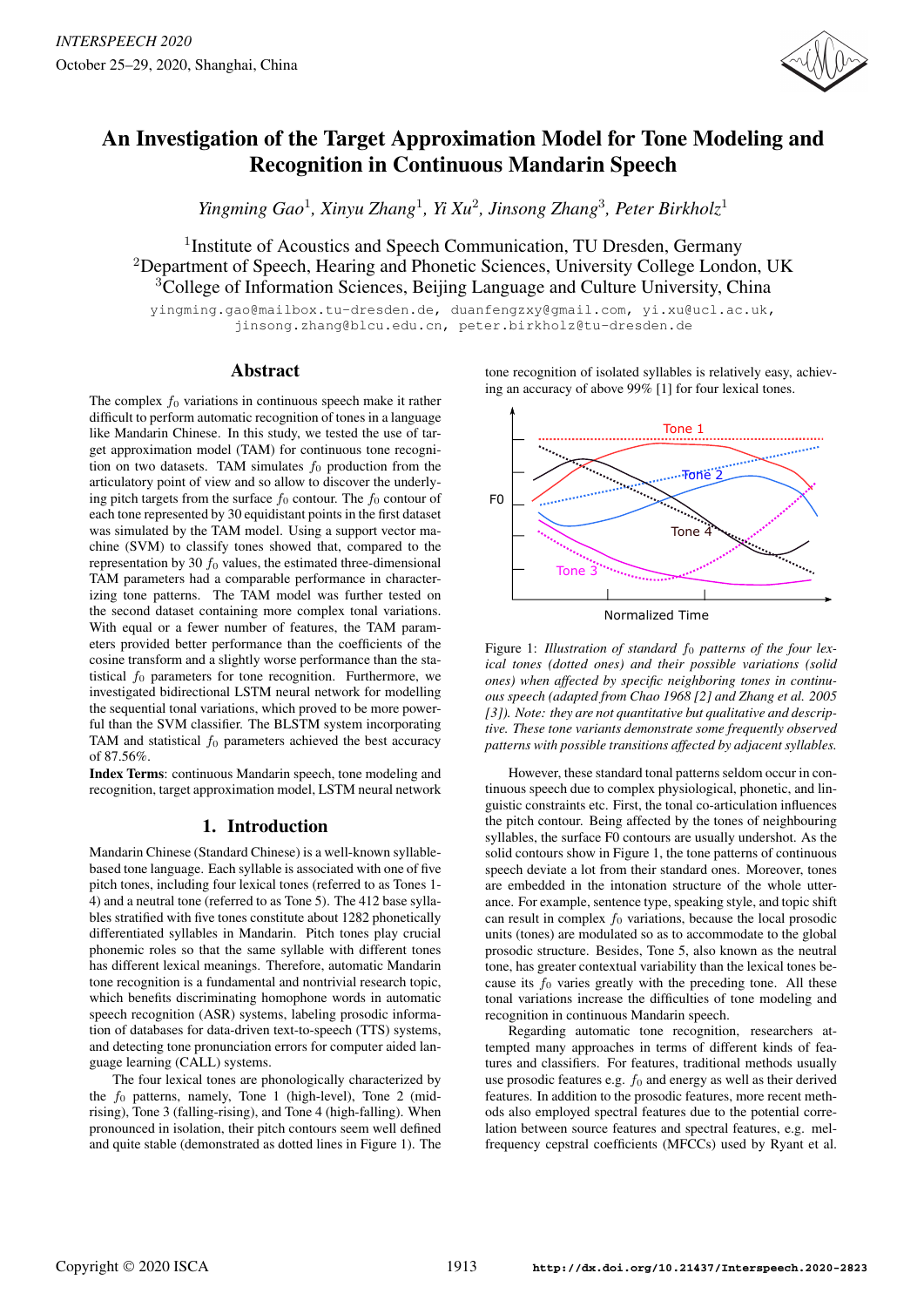[4, 5]. Chao et al. [6] and Lin et al. [7] also incorporated articulatory features into tone recognition. For classifiers, researchers have tried MLP, SVM, DNN, etc. [6, 7, 8]. To employ the contextual and temporal information, researchers usually used HMM [7] or LSTM models [8].

However, those data-driven methods did not take the  $f_0$ generation mechanism into consideration. Zhang et al. [3, 9] proposed to divide the  $f_0$  contour of a syllable into tone nucleus and adjacent articulatory transitions, then used the tone nucleus as the underlying tone target for recognition. Wang et al. [10] used phrasing coefficients of the Fujisaki model [11] as features for tone recognition. Prom-on et al. [12] developed the quantitative implementation of target approximation model (TAM) for generating the  $f_0$  contour of English and Mandarin speech, which was later successfully tested for Thai and German  $f_0$ modeling [13, 14]. The TAM generates surface  $f_0$  contours from invariant underlying pitch targets based on articulatory dynamics. The relative invariance of underlying pitch targets may help to distinguish tones from complex surface  $f_0$  contours. In this study, we propose to apply qTA to model continuous Mandarin  $f_0$  contours, and then use the derived parameters as the features for tone recognition.

## 2. Method

The goal of this study is to explore the benefit of the TAM for tone modeling from raw pitch contours for continuous Mandarin speech and its application to tone recognition. Although elaborated features (e.g. spectral features) or classifiers may improve the performance, the experiments are focused on how effective the TAM is to abstract the raw  $f_0$  contour and how distinct the derived parameters are for tone recognition. Any recognition system built with other features and classifiers can easily incorporate it.

### 2.1. Target approximation model

The target approximation model (TAM), as illustrated in Figure 2, attempts to articulatorily simulate the underlying mechanisms of  $f_0$  realization. It assumes one pitch target for each syllable of an utterance. Within the interval of a syllable, the target  $x(t)$  is defined as the linear function,

$$
x(t) = mt + b \tag{1}
$$

The  $f_0(t)$  is modeled as the response of an N-order critically damped linear system driven by a pitch target, as shown in the following equation,

$$
f_0(t) = (mt + b) + (c_0 + c_1t + ... + c_{N-1}t^{N-1})e^{-t/\tau}
$$
 (2)

where  $m$  (in st/s) and  $b$  (in st) denote the slope and offset of the underlying pitch target, respectively, and the time constant  $\tau$ (in s) represents the strength of the target approximation movement. In general, positive and negative values of  $m$  indicate rising and falling targets, respectively, while positive and negative values of b indicate raising and lowering of pitch targets relative to the speaker average  $f_0$  level, respectively. The values of these three parameters are expected to reflect the tonal patterns. Applying TAM to Mandarin tones, Prom-on et al. [12] found, for example, that the Mandarin rising (R) and falling (F) tones have positive and negative  $m$  values, respectively, and that neutral tone have relatively greater  $\tau$  values than those of other tones. Moreover, Xu et al. [13] analyzed 1280 eight-syllable Mandarin utterances and discovered the many-to-one mappings between surface  $f_0$  and underlying representations. i.e., the invariant targets of variable surface  $f_0$ .



Figure 2: *An illustration of the target approximation process.* The surface  $f_0$  contour (indicated by the thick solid line) asymp*totically approaches two underlying pitch targets (represented by the dashed lines). The middle vertical gray line represents the syllable boundary through which the final*  $f_0$  *dynamic state is transferred from one syllable to the next. Source: Figure 2 in Xu et al. 2014 [13].*

#### 2.2. Estimation of pitch targets

To estimate the underlying targets of tones, we adopted Target-Optimizer [14], one of the quantitative implementations of TAM. TargetOptimizer jointly estimated the pitch targets  $\mathbf{p}_s =$  $(m_s, b_s, \tau_s)^{\text{T}}$ , referred to as qTA parameters, for all syllables of the utterances by minimizing the following objective function,

$$
g(\mathbf{p}_1 \dots \mathbf{p}_S) = \left\| f_0(k\Delta t) - \hat{f}_0(k\Delta t, \mathbf{p}_1 \dots \mathbf{p}_S) \right\|_2^2
$$
  
+  $\lambda \sum_{s=1}^S (\mathbf{p}_s - \overline{\mathbf{p}})^T W (\mathbf{p}_s - \overline{\mathbf{p}})$  (3)

where S is the number of syllables. The first term is the squared Euclidean distance between the original  $f_0$  samples and the reproduced  $\hat{f}_0$  samples by the TAM, which are sampled every  $\Delta t = 10$  ms and indexed by k. The second part in Equation 3 is the regularization term, which penalized the deviation of qTA parameters from their preferred values  $\bar{\mathbf{p}} = (\overline{m}, \overline{b}, \overline{\tau})^{\mathrm{T}}$ .  $W = diag(w_m, w_b, w_\tau)$  is the weight, the values of which were optimized in the experiments.  $\lambda$  is the overall regularization factor (see Birkholz et al. [14] for details). The only required annotation for using TargetOptimizer is the syllable boundaries, which are assumed available from a process of phoneme recognition or phoneme boundary detection.

#### 2.3. Tone classifier

We employed two classifiers to recognize Mandarin tones: support-vector machine (SVM) and bidirectional Recurrent Neural Network with Long Short-Term Memory units (BLSTM). The SVM has less risk of over-fitting and no strict requirement for the size of dataset. It is easy to train and build as a baseline system. The second classifier we used is the BLSTM, which has demonstrated its capability of modeling temporal sequences in tasks of handwriting recognition, language translation, speech recognition and so on. The reason for adopting BLSTM is to deal with the bidirectional contextual effects (*carry-over* and *anticipatory* effects from neighboring tones) and even long distant prosodic effects.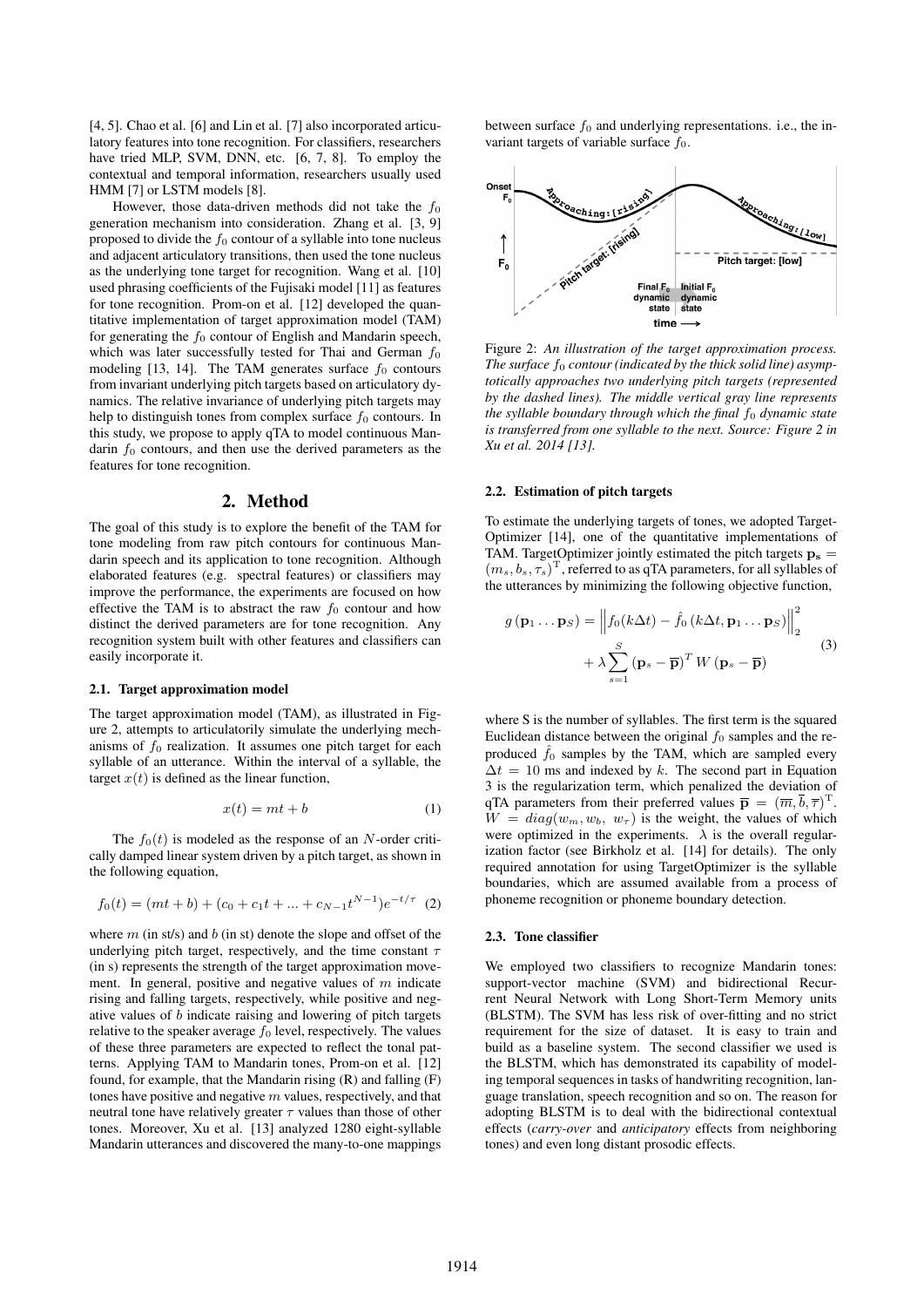# 3. Evaluation

## 3.1. Speech corpora

## *3.1.1. Dataset-1: Controlled speech*

The controlled speech was produced by four female and four male Chinese speakers [15]. Each of 16 disyllabic nonsense sequences with balanced tonal structures was spoken by each speaker in four different carrier sentences. The pitch contour taken from either the first or second syllable of a disyllabic target word was sampled to 30 equidistant (hence timenormalized) discrete points. This dataset concerned only four lexical tones. To simplify the recognition task, the Tone3-Tone3 cases were excluded because the first Tone 3 has become nearly identical to Tone 2 due to a phonological tone sandhi rule. There were a total of 1408, 1408, 1232 and 1408 tokens for Tone 1, Tone 2, Tone 3 and Tone 4, respectively.

#### *3.1.2. Dataset-2: Uncontrolled speech*

The uncontrolled speech used in this study is the native part of the BLCU inter-Chinese speech corpus [16], in which each of the 12 Chinese native speakers (six females and six males) produced 301 sentences. The corpus contains phoneme and syllable labels together with orthographic transcriptions. The average length per utterance is 7.7 syllables. The average speaking rate over all utterances is 5.22 syllables per second. Compared to the Dataset-1, the speech of this dataset contained more tonal variations, thus increasing the difficulty of tone recognition. Besides, Dataset-2 included the Tone3-Tone3 cases, the first of which was modified to Tone 2 according to the tone sandhi rule during subsequent tone modeling and recognition. The neutral tones were also kept.

#### 3.2. Feature Extraction

The utterances in Dataset-2 were split into shorter ones when they contained silence. The  $f_0$  contours were extracted from the audio files using the auto-correlation method of Praat [17] with a time step of 10 ms. The preferred values of TargetOptimizer were set to  $\overline{m} = 0$ ,  $\overline{\tau} = 20$  ms and  $\overline{b}$  to the average pitch of the utterances. We selected 1000 utterances from Dataset-2 for optimizing the hyperparameters of TargetOptimizer with the grid search method. With the least root mean square error (RMSE) between the original pitch contour and reproduced one as the metric and the consideration of reasonable distributions of estimated qTA parameters, we obtained the best configuration of TargetOptimizer: 0.01 s<sup>2</sup>/st<sup>2</sup> for  $w_m$ , 0.01 st<sup>-2</sup> for  $w_b$ , and 5 s<sup>-2</sup> for  $w_\tau$ . Subsequently, the qTA parameters of all utterances for both corpora were extracted. The utterances in Dataset-2 ( $\sim 5.4\%$ ) were excluded when the TargetOptimizer did not converge during optimization or the RMSE was greater than 1.5 semitones. The final Dataset-2 contained 5027 Tone 1s, 5749 Tone 2s, 5620 Tone 3s, 8064 Tone 4s, and 3479 Tone 5s.

The averaged TAM parameters extracted for the four lexical tones in Dataset-1 are listed in Table 1. The slope characterized the asymptotic direction of pitch contour for each tone, which is consistent with the finding by Prom-on et al. [12]. An interesting phenomenon happened to the offset value. The high pitch offset of Tone 4 is consistent with the finding of Xu [15] where this tone is the highest among the four tones in Mandarin. To examine whether four tones are contrastive with each other from statistical point of view, we conducted the multivariate analysis of variance (MANOVA) with three qTA parameters as the dependent variables and tone types as the independent variables. The results showed significant differences of qTA parameters for each tone pair, suggesting the possibility of using them for tone recognition.

Table 1: *Averaged TAM parameters for four lexical tones in Dataset-1 (standard deviations in parenthesis).*

| Tone type | <b>Slope</b>    | <b>Offset</b> | Time constant |
|-----------|-----------------|---------------|---------------|
| Tone 1    | 1.40(4.97)      | 91.90(7.32)   | 19.64(1.46)   |
| Tone 2    | 15.12(9.30)     | 85.71 (7.07)  | 20.09(1.93)   |
| Tone 3    | $-14.08(17.21)$ | 87.44 (6.87)  | 21.60(3.51)   |
| Tone 4    | $-20.30(11.66)$ | 95.45(7.32)   | 19.57(1.78)   |

The same procedure was also applied to Dataset-2. An example of modeling the  $f_0$  contour of a continuous Chinese utterance with TargetOptimizer is shown in Figure 3. The blue dotted loci are the raw  $f_0$  samples extracted with Praat. The green dotted contour is reproduced via TargetOptimizer with the estimated pitch targets represented by red solid lines. As we can see from Figure 3, although the surface  $f_0$  contour of each syllable varies a lot in the beginning part, the end of it gradually approximates its underlying pitch target. Therefore, expressing the variable with the parameters of underlying pitch targets may help distinguish tones from each other.

Moreover, for Dataset-2, we compared the TAM modeling with two other ways of representing pitch information. The first was to use statistical  $f_0$  parameters, including the onset, offset, maximal, minimal, mean, median, and standard deviation values. To reflect the transition information from/to neighbouring syllables, we incorporated the offset values of its preceding syllable and the onset value of its succeeding syllable. These values were subtracted by the sentence mean  $f_0$  value so as to alleviate the influence of gender pitch difference. Likewise, the offset of TAM was changed to a relative value in this way. The second was to first conduct the Discrete Cosine Transform (DCT) on the raw  $f_0$  values of each syllable, and then select the first three coefficients to characterize the pitch contour of this syllable. As the neutral tone has no specific pattern and varies greatly with contextual tone types, the pitch information can not be fully represented by the above three kinds of methods. According to the report by Chen et al. [18], the neutral tone is significantly shorter than lexical tones. Therefore, we included the duration as a complementary feature to the above three sets of parameters.



Figure 3: *Illustration of modeling*  $f_0$  *contour with Target-Optimizer (With the utterance "nin2 yao4 duo1 shao3?" spoken by a female speaker as an example).*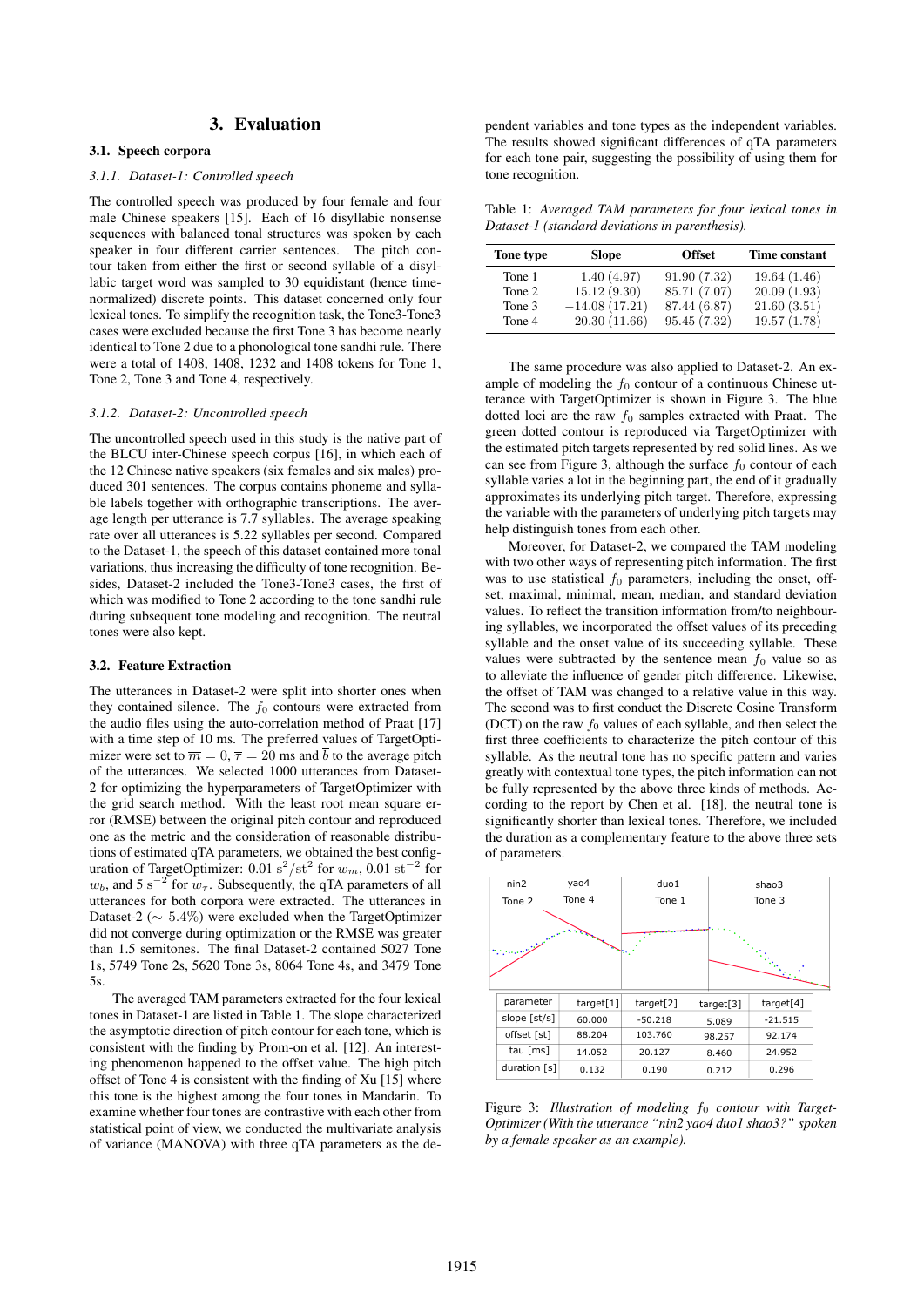# 3.3. Tone recognition

Using SVM classifiers, we examined the capability of qTA parameters for tone recognition on Dataset-1, which was divided into a training subset and a testing subset with a ratio of 3:1. Using the LIBSVM library [19], we trained an RBF kernel based SVM classifiers with grid search for hyperparameters (the cross-product of exponentially growing sequences of  $C \in \{2^{-5}, 2^{-3}, ..., 2^{15}\}$  and  $\gamma \in \{2^{-15}, 2^{-13}, ..., 2^{3}\}$ ). Here, we developed three systems contrasted by the input features used. The recognition results for the four lexical tones are listed in Table 2. The first used the sampled 30 dimensional raw  $f_0$ points, which was taken as the targeted performance system. The qTA parameters  $(m, b, \text{ and } \tau)$  only represent the pitch targets of tones. The transition status from the preceding syllable is also required to generate the pitch contours of the current syllable according to the TAM model, and then expected to be helpful to tone recognition. Therefore, the third system further incorporated the onset value of each syllable upon the second system. The results showed that the pitch targets conveyed most information for distinguishing tones. With the additive onset value, the parameters of pitch targets obtained similar performance, compared to the way of representing pitch contour by 30  $f_0$  samples.

Table 2: *SVM classifier based tone recognition accuracy on Dataset-1.*

| <b>Features</b> used                  | Accuracy |
|---------------------------------------|----------|
| sampled 30-dim $f_0$ points           | 97.42\%  |
| 3-dim qTA parameters                  | 90.67%   |
| 3-dim qTA parameters plus onset value | 97.07%   |

Using BLSTM and SVM classifiers, we compared the capability of three kinds of features. The BLSTM based tone classifiers were implemented with PyTorch [20]. The models were trained for 50 epochs in which weights and bias were updated by the Adam optimization algorithm [21]. For each miniBatch, we sorted all utterances by their lengths (i.e., the number of syllables) in a descending order. Then, we padded zeros to short utterances so that all utterances had the same length. Hyperparameters for BLSTM neural networks were optimized with the grid search strategy from all combinations of other hyperparameters values (the number of layers:  $\{1, 2, 3\}$ , the number of units per layer: {300, 400, 500, 600}, the batch size: {16, 32, 64, 128}, the initial learning rate: {0.001, 0.002, 0.005, 0.01, 0.015}). To use more samples during hyperparameters optimization of BLSTM classifiers, we adopted the repeated random sub-sampling validation where we randomly split the whole dataset into training and validation data (80% vs. 20%), which were used for fitting and assessing the model, respectively. We repeated this procedure five times for each set of hyperparameters and averaged the accuracies of all repetitions. The results of recognition accuracy on Dataset-2 are listed in Table 3. Syllable duration was used by all systems, thus not explicitly differentiating the systems.

As shown in Table 3, the statistical  $f_0$  features had the general better performance, especially among the SVM based classifiers. This may be explained by the fact that they explicitly included information from neighbouring syllables, i.e. the offset of the preceding tones and the onset of the succeeding tones. The BLSTM based systems outperformed all SVM based systems, indicating its advantages of modeling contextual tonal variation. The long-term memory of BLSTM may deal with

Table 3: *Tone recognition accuracy on Dataset-2.*

| <b>Classifier and features</b> | No. of features | <b>Accuracy</b> |
|--------------------------------|-----------------|-----------------|
| SVM + DCT coefficients         |                 | 54.53%          |
| $SVM + qTA$ parameters         | 4               | 55.76%          |
| $SVM + f_0$ statistics         | 10              | 64.08%          |
| BLSTM + DCT coefficients       |                 | 78.58%          |
| $BLSTM + qTA$ parameters       |                 | 84.32%          |
| $BLSTM + f_0$ statistics       | 10              | 85.27%          |
| $BLSTM + f_0 + qTA parameters$ | 13              | 87.56%          |

the variation due to the intonation while its short-term memory may tackle the variation due to influences of neighbouring tones. Specifically, the *bidirectional* attribute of BLSTM may account for the *carry-over* and *anticipatory* effects. To examine whether the information that the qTA parameters represent is also included in the statistical  $f_0$  parameters, we developed another system by incorporating both of them. The further improvement indicates that the qTA parameters do contain additive information. For example, the  $\tau$  of qTA determines how quickly the transition from one syllable to the next completes, which is not reflected by the statistical  $f_0$  parameters. The confusion matrix for the best system is shown in Table 4.

Table 4: *Confusion matrix for tone recognition on Dataset-2 using BLSTM classifier and 13-dim combined parameters.*

|        | Tone 1   | Tone 2   | Tone 3  | Tone 4 | Tone 5 |
|--------|----------|----------|---------|--------|--------|
| Tone 1 | $85.3\%$ | $3.93\%$ | 2.28%   | 6.48%  | 2.03%  |
| Tone 2 | $2.77\%$ | 86.67%   | $4.2\%$ | 3.84%  | 2.53%  |
| Tone 3 | $1.76\%$ | $3.2\%$  | 87.03%  | 5.34%  | 2.66%  |
| Tone 4 | 3.81\%   | 3.53%    | 3.18%   | 88.1%  | 2.38%  |
| Tone 5 | $2.82\%$ | 4.33%    | 4.48%   | 5.47%  | 82.90% |

# 4. Conclusions and future work

In the present study, we evaluated the the effectiveness of applying TAM to Chinese tone modeling and recognition on two datasets. The experiments showed that, with only three dimensions, the qTA parameters of pitch target can convey distinctive information for tone recognition. Compared to the SVM model, the BLSTM significantly increased the tone recognition accuracy, indicating its effectiveness on modeling temporal serial data. The proposed method was validated on two speech datasets containing human-labeled syllable segmentation. Although the qTA model proved to be non-sensitive to boundaries [14], it is necessary to further verify the approach using automatically derived segmentation, such as from phoneme boundary detection. The hyperparameters of TargetOptimizer were optimized with the goal of least RSME, which may drive the reproduced pitch contours to *overfit* the original ones. The underlying pitch targets estimated by such hyperparameters may not be the optimal for tone recognition. Future work will also be focused on accurately estimating the underlying pitch targets.

# 5. Acknowledgements

This study was partially supported by China Scholarship Council and the Science Foundation of Beijing Language and Culture University (the Fundamental Research Funds for the Central Universities, 20YJ040002).